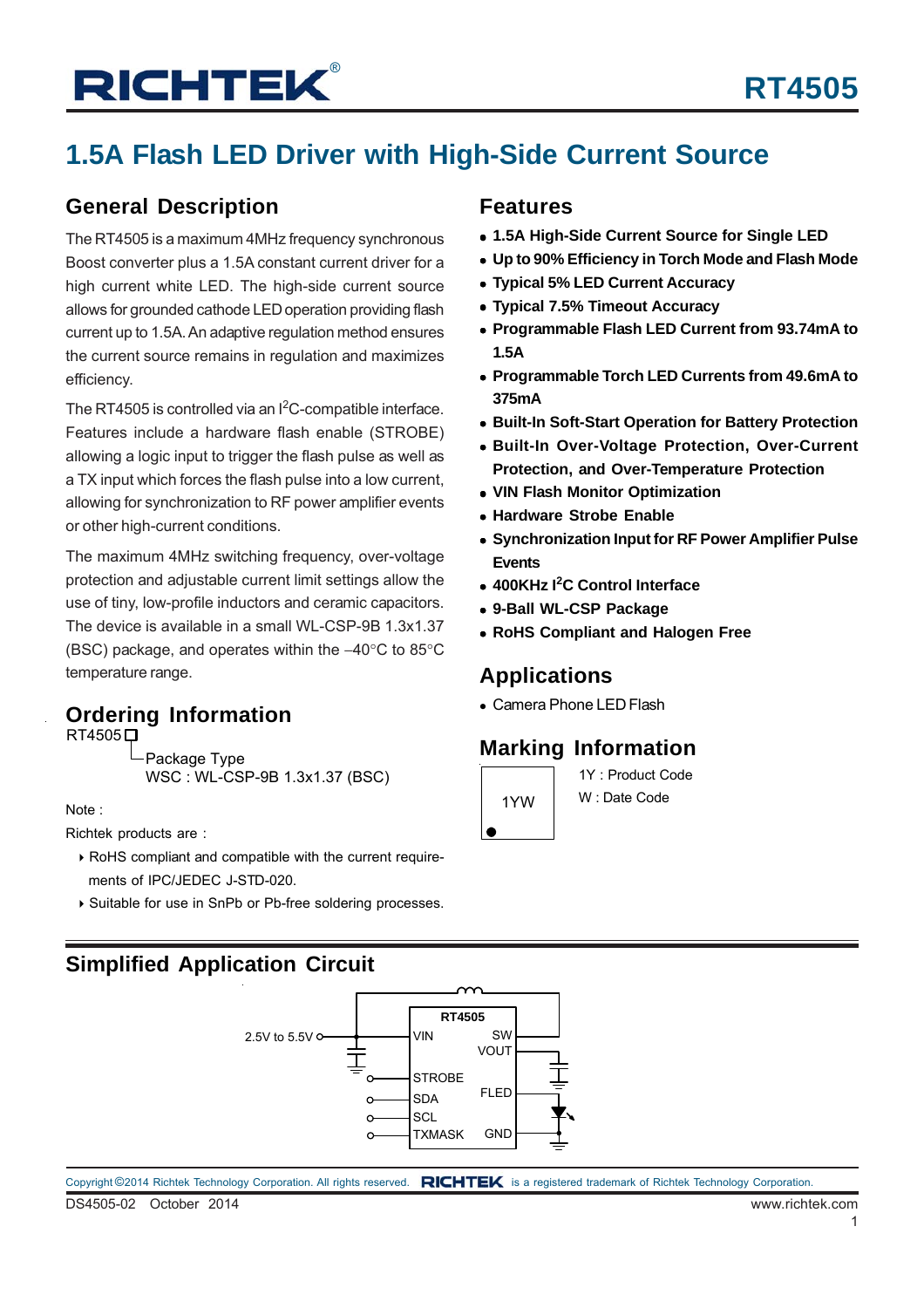## **Pin Configurations**



WL-CSP-9B 1.3x1.37 (BSC)

## **Functional Pin Description**

| Pin No.        | <b>Pin Name</b> | <b>Pin Function</b>                                                                                                                                                         |
|----------------|-----------------|-----------------------------------------------------------------------------------------------------------------------------------------------------------------------------|
| A1             | <b>FLED</b>     | High-Side Current Source Output for Flash LED.                                                                                                                              |
| A2             | <b>VOUT</b>     | Step-Up DC/DC Converter Output. Connect a $4.7\mu$ F ceramic capacitor between this pin<br>and GND.                                                                         |
| A <sub>3</sub> | <b>SW</b>       | Drain Connection for Internal NMOS and Synchronous P-MOSFET Switches.                                                                                                       |
| <b>B1</b>      | <b>VIN</b>      | Input Voltage Connection. Connect IN to the input supply, and bypass to GND with a<br>$4.7\mu$ F or larger ceramic capacitor.                                               |
| <b>B2</b>      | <b>TXMASK</b>   | Configurable Power Amplifier Synchronization Input or Configurable Active High Torch<br>Enable. There is an internal pull-down resistor of $400k\Omega$ between TX and GND. |
| B <sub>3</sub> | <b>GND</b>      | Ground.                                                                                                                                                                     |
| C <sub>1</sub> | <b>SDA</b>      | Serial Data Input/Output.                                                                                                                                                   |
| C <sub>2</sub> | <b>SCL</b>      | Serial Clock Input.                                                                                                                                                         |
| C <sub>3</sub> | <b>STROBE</b>   | Active High Hardware Flash Enable. Drive STROBE high to turn on Flash pulse. There<br>is an internal pull-down resistor of $400k\Omega$ between STROBE and GND.             |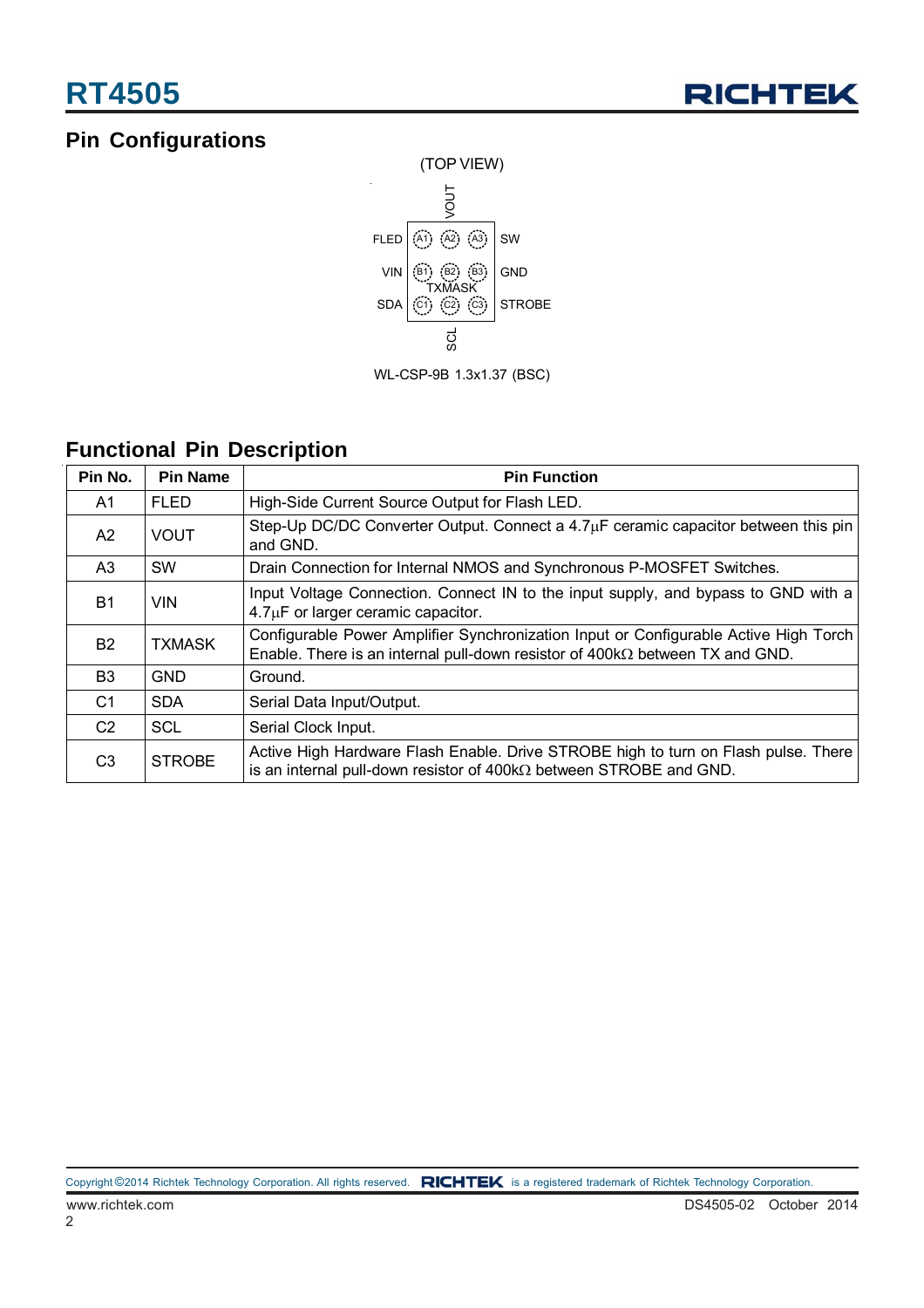## **Function Block Diagram**



## **Operation**

### **PWM Logic/ Driver**

The PWM duty control power MOS through the driver.

#### **OSC**

It generates the optimized clock signal. The maximum frequency is 4MHz.

#### **BG**

Generates the reference voltage for Error-amp and other bias circuits.

#### **EA**

Error amplifier generates COMP signal by the difference between FB and BG.

### **Digital Control Logic**

Digital logic and registers part.

#### **Switching Well**

It compares VIN and VOUT. It will decide the big P-MOSFET well potential.

#### **High-Side Current Source**

The current source is connected between VOUT and FLED.

#### **Protection Circuit**

OCP, OVP, UVLO, VIN droop comparator.

#### **DACs**

It transfers digital signals to analog reference voltage.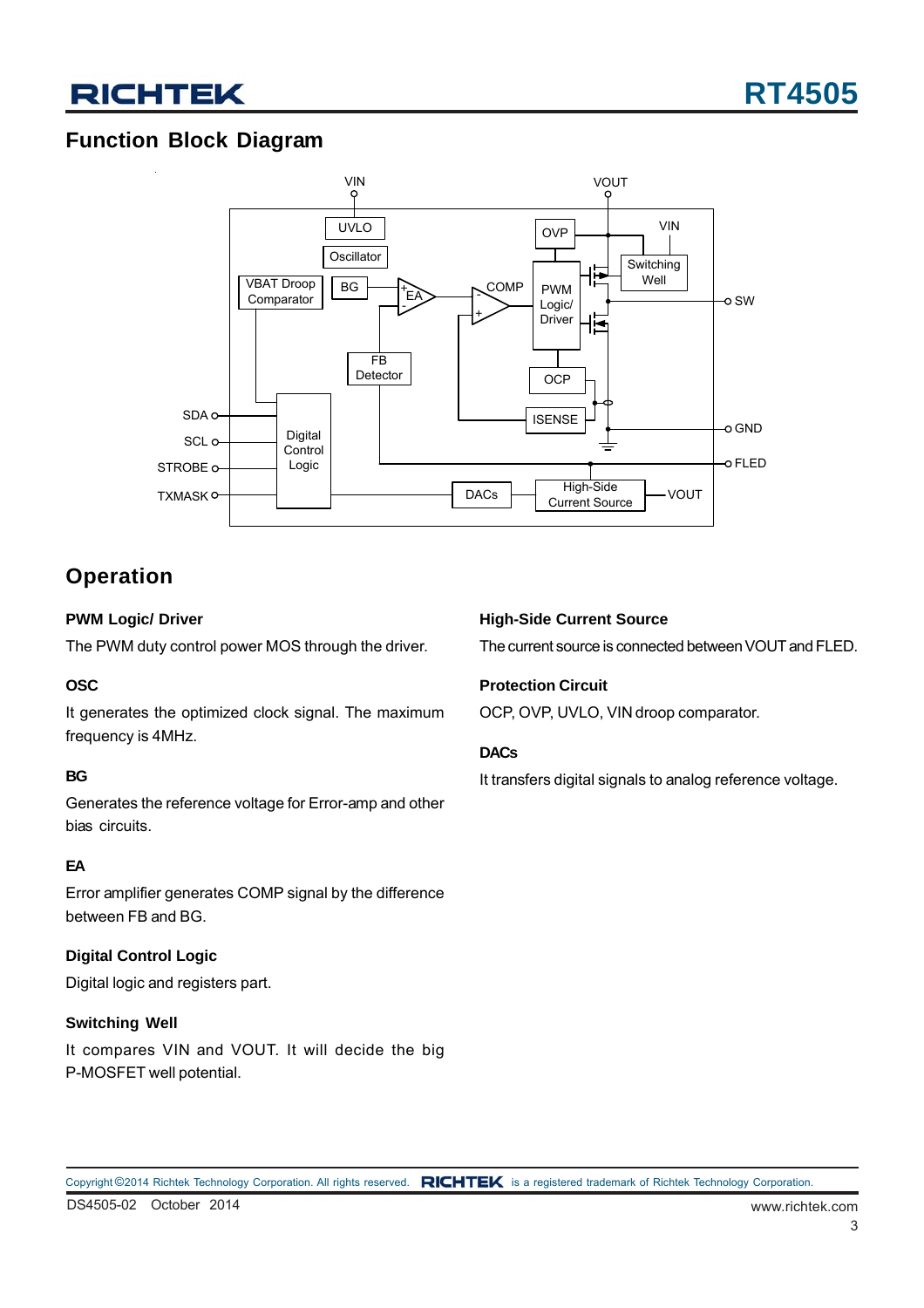

## **RT4505**

## **Absolute Maximum Ratings** (Note 1)

| • Power Dissipation, $P_D @ T_A = 25^{\circ}C$ |  |
|------------------------------------------------|--|
|                                                |  |
| • Package Thermal Resistance (Note 2)          |  |
|                                                |  |
|                                                |  |
|                                                |  |
|                                                |  |
| • ESD Susceptibility (Note 3)                  |  |
|                                                |  |
|                                                |  |

## **Recommended Operating Conditions** (Note 4)

|  | ---- –40°C to 85°C . |
|--|----------------------|

### **Electrical Characteristics**

( $V_{IN}$  = 3.6V, T<sub>A</sub> = 25°C, unless otherwise specified)

| <b>Parameter</b>                                    | Symbol                | <b>Test Condition</b>                                    | Min            | <b>Typ</b> | <b>Max</b> | <b>Unit</b>   |  |  |  |  |  |
|-----------------------------------------------------|-----------------------|----------------------------------------------------------|----------------|------------|------------|---------------|--|--|--|--|--|
| <b>Current Source Specifications</b>                |                       |                                                          |                |            |            |               |  |  |  |  |  |
|                                                     |                       | 1.5A Flash,<br>Flash current $[4:0] = 11111$             | $-5$           |            | 5          |               |  |  |  |  |  |
| <b>Current Source Accuracy</b>                      | <b>ILED</b>           | 1.031A Flash,<br>Flash current $[4:0] = 01010$           | $-5$           |            | 5          | $\frac{0}{0}$ |  |  |  |  |  |
|                                                     |                       | 49.6mA Torch,<br>Torch current $[2:0] = 000$             | $-10$          |            | 10         |               |  |  |  |  |  |
| <b>Current Source Regulation</b><br>Voltage         |                       | $I_{LED}$ = 1.5A Flash,<br>Flash current $[4:0] = 11111$ |                | 200        |            | mV            |  |  |  |  |  |
|                                                     | <b>V<sub>HR</sub></b> | $I_{LED}$ = 49.6mA Torch,<br>Torch current $[2:0] = 000$ |                | 80         |            |               |  |  |  |  |  |
| Output Over-Voltage<br><b>Protection Trip Point</b> | Vove                  |                                                          |                | 5.3        |            | $\vee$        |  |  |  |  |  |
| <b>Step-Up DC/DC Converter Specifications</b>       |                       |                                                          |                |            |            |               |  |  |  |  |  |
| P-MOSFET Switch<br>On-Resistance                    | $R_{DS(ON)}P$         | $I_{PMOS}$ = 400mA,<br>WL-CSP package                    |                | 90         |            | $m\Omega$     |  |  |  |  |  |
| N-MOSFET Switch<br>On-Resistance                    | $R_{DS(ON)\_N}$       | $INMOS = 400mA,$<br>$V_{OUT}$ = 4V, WL-CSP package       |                | 60         |            | $m\Omega$     |  |  |  |  |  |
| Input Current Limit                                 | <b>LIM</b>            | $V_{IN}$ = 2.5V, $V_{OUT}$ = 4V                          | 2.1            | 2.5        | 2.9        | A             |  |  |  |  |  |
| <b>LED Current Source</b><br>Start-Up Current       | $I_{ST}$              |                                                          | $\overline{2}$ | 2.5        |            | mA            |  |  |  |  |  |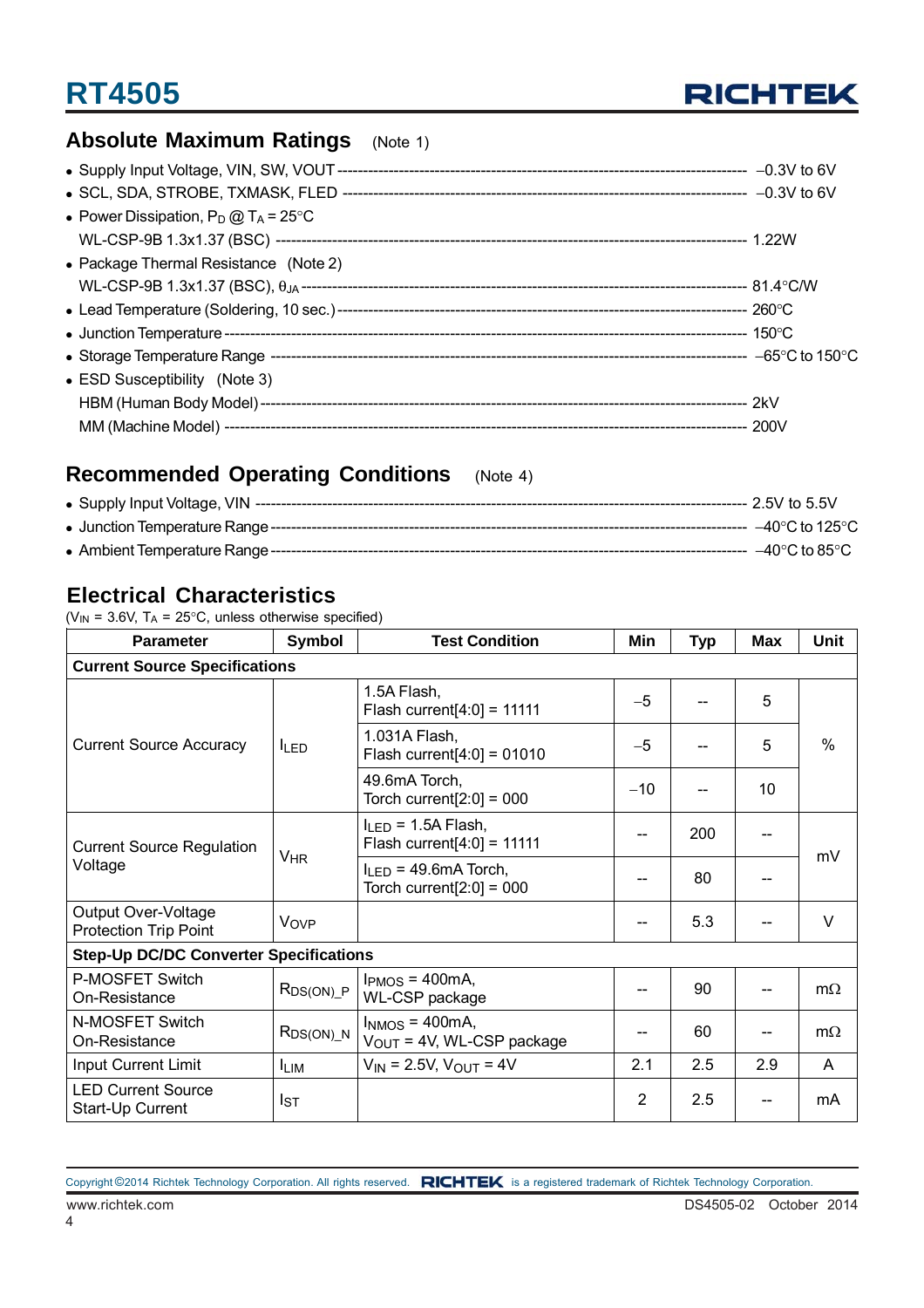|                                    | <b>Parameter</b>                                    | Symbol          | <b>Test Condition</b>                                                                          | Min          | <b>Typ</b>               | <b>Max</b>               | <b>Unit</b> |  |
|------------------------------------|-----------------------------------------------------|-----------------|------------------------------------------------------------------------------------------------|--------------|--------------------------|--------------------------|-------------|--|
| Threshold                          | Input Voltage Flash Monitor Trip                    | <b>VIVFM</b>    | $LVP[7:4] = 0000$                                                                              |              | 3                        |                          | $\vee$      |  |
| Under Voltage Threshold            |                                                     | <b>UVLO</b>     | <b>VIN Falling</b>                                                                             | $-5%$        | 2.3                      | 5%                       | $\vee$      |  |
| <b>Switching Frequency</b>         |                                                     | f <sub>SW</sub> | Flash mode<br>$V_{IN}$ = 2.5V, $V_{OUT}$ = 5V, $I_{LED}$ = 1.5A                                |              | 4                        | --                       | <b>MHz</b>  |  |
| Flash Time-out period              |                                                     | T <sub>o</sub>  | Set FTO = 000 to 111, $I_{LED} = 1.5A$<br>from STROBE rising edge to $I_{LED}$<br>falling edge | $-7.5$       | $\overline{\phantom{a}}$ | 7.5                      | $\%$        |  |
| Quiescent Supply Current           |                                                     | lQ              | Device Not Switching Pass Mode                                                                 | --           | 0.45                     | $\overline{\phantom{a}}$ | mA          |  |
| Shutdown Current                   |                                                     | <b>I</b> SHDN   | Device Disabled                                                                                | --           | 1                        | 4                        | μA          |  |
| <b>Thermal Shutdown</b>            |                                                     | $T_{SD}$        |                                                                                                | --           | 150                      | --                       | $\circ$ C   |  |
| <b>Thermal Shutdown Hysteresis</b> |                                                     | $\Delta T_{SD}$ |                                                                                                | --           | 25                       | --                       | $\circ$ C   |  |
|                                    | Strobe, TX Voltage Specifications                   |                 |                                                                                                |              |                          |                          |             |  |
|                                    | High-Level                                          | V <sub>IH</sub> |                                                                                                | 1.2          | $\overline{\phantom{a}}$ |                          | $\vee$      |  |
| Input Voltage                      | Low-Level                                           | $V_{IL}$        |                                                                                                | $-$          | $-$                      | 0.4                      |             |  |
| Down Resistor                      | STROBE and TXMASK Pin Pull                          | Rpd             |                                                                                                | --           | 400                      | --                       | $k\Omega$   |  |
|                                    | I <sup>2</sup> C Interface Specification (SCL, SDA) |                 |                                                                                                |              |                          |                          |             |  |
|                                    | High-Level                                          | V <sub>IH</sub> |                                                                                                | 1.2          | $\overline{a}$           | --                       |             |  |
| Input Voltage                      | Low-Level                                           | $V_{IL}$        |                                                                                                | --           | --                       | 0.4                      | $\vee$      |  |
| Output Logic Low                   |                                                     | VOL             | $I_{LOAD} = 3mA$                                                                               | --           | $\overline{a}$           | 400                      | mV          |  |
| <b>SCL Clock Frequency</b>         |                                                     | T <sub>1</sub>  |                                                                                                | 2.4          | --                       |                          | $\mu$ S     |  |
|                                    | Data In Setup Time to SCL High                      | T <sub>2</sub>  |                                                                                                | 100          | $\overline{a}$           | --                       | ns          |  |
|                                    | Data Out Stable After SCL Low                       | T <sub>3</sub>  |                                                                                                | $\mathbf{0}$ | $\overline{\phantom{a}}$ | --                       | ns          |  |
| Low (START)                        | SDA Low Setup Time to SCL                           | T <sub>4</sub>  |                                                                                                | 600          |                          | --                       | ns          |  |
| High (STOP)                        | SDA High Hold Time After SCL                        | T <sub>5</sub>  |                                                                                                | 600          |                          |                          | ns          |  |

**Note 1.** Stresses beyond those listed "Absolute Maximum Ratings" may cause permanent damage to the device. These are stress ratings only, and functional operation of the device at these or any other conditions beyond those indicated in the operational sections of the specifications is not implied. Exposure to absolute maximum rating conditions may affect device reliability.

**Note 2.**  $\theta_{JA}$  is measured at  $T_A = 25^\circ \text{C}$  on a high effective thermal conductivity four-layer test board per JEDEC 51-7.

**Note 3.** Devices are ESD sensitive. Handling precaution is recommended.

**Note 4.** The device is not guaranteed to function outside its operating conditions.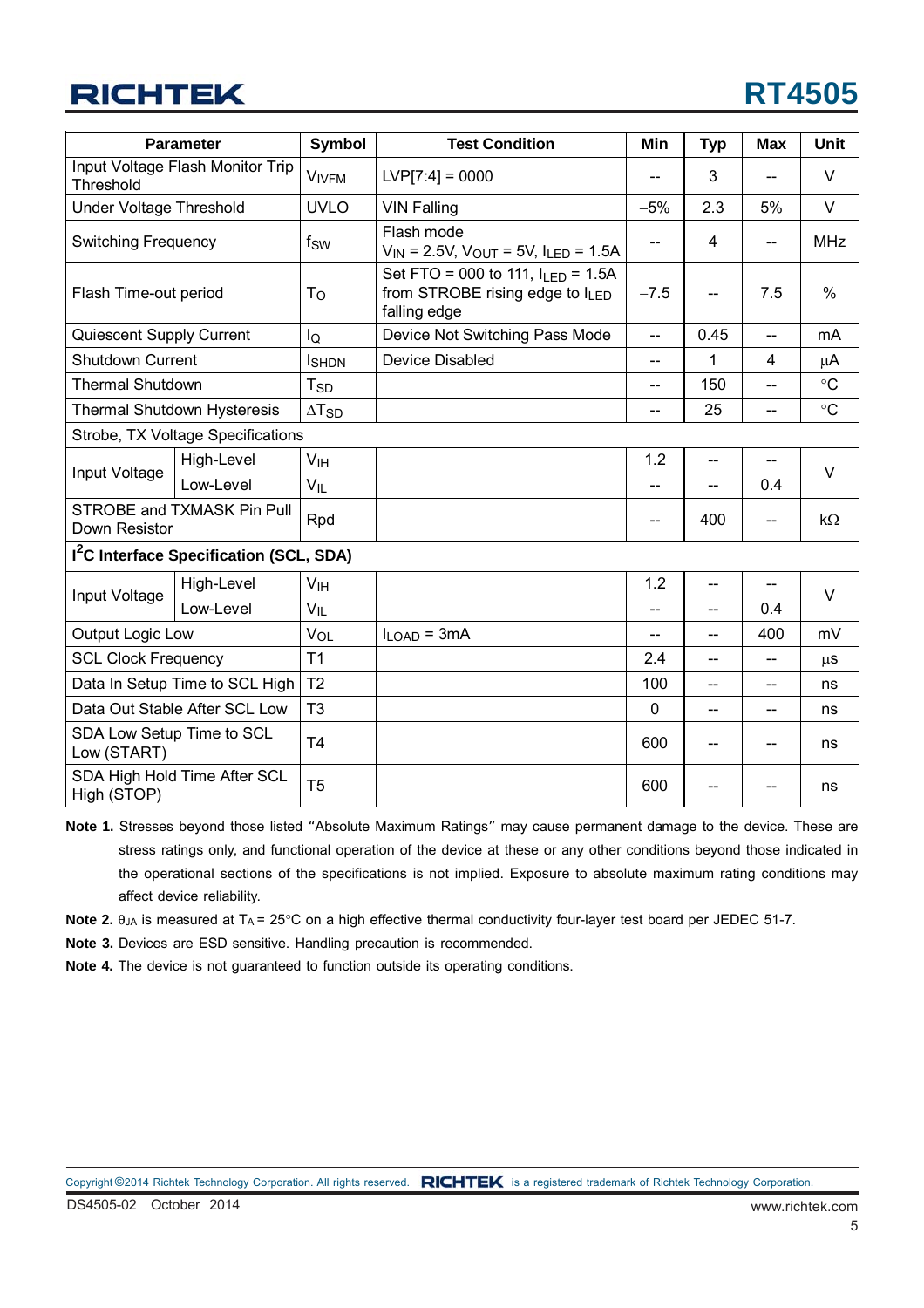

## **Typical Application Circuit**

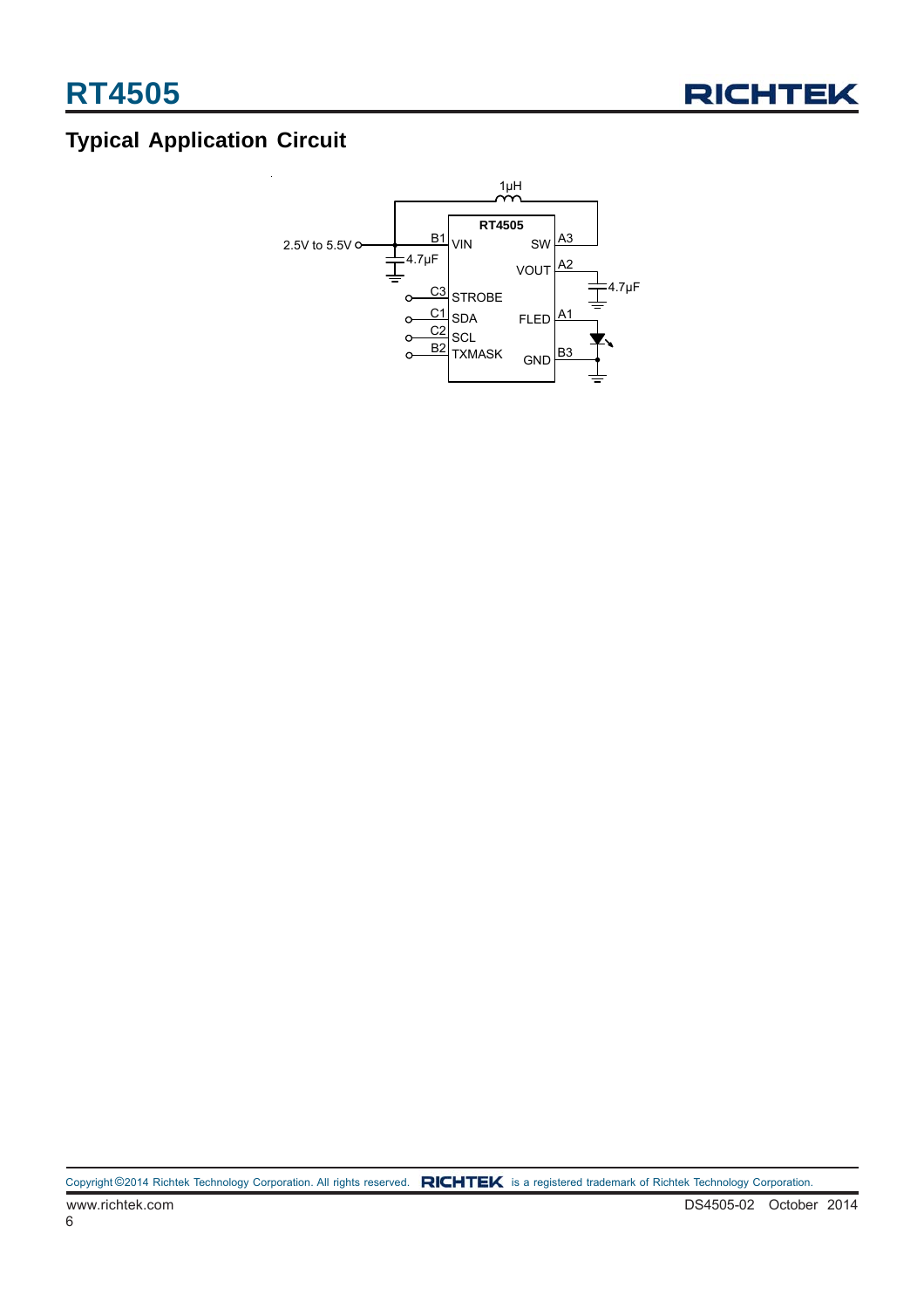## **Typical Operating Characteristics**



Copyright ©2014 Richtek Technology Corporation. All rights reserved. RICHTEK is a registered trademark of Richtek Technology Corporation.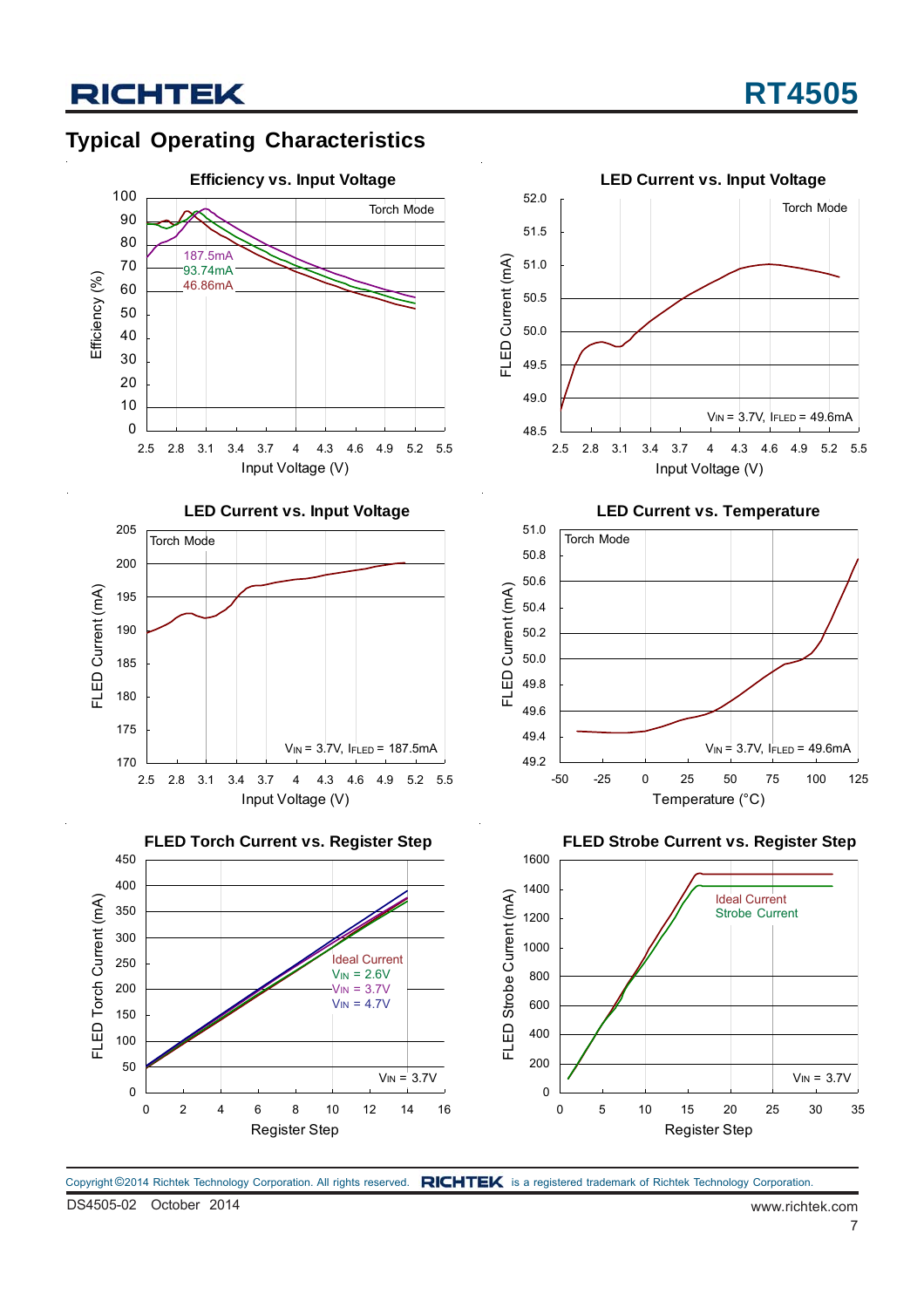## **RT4505**



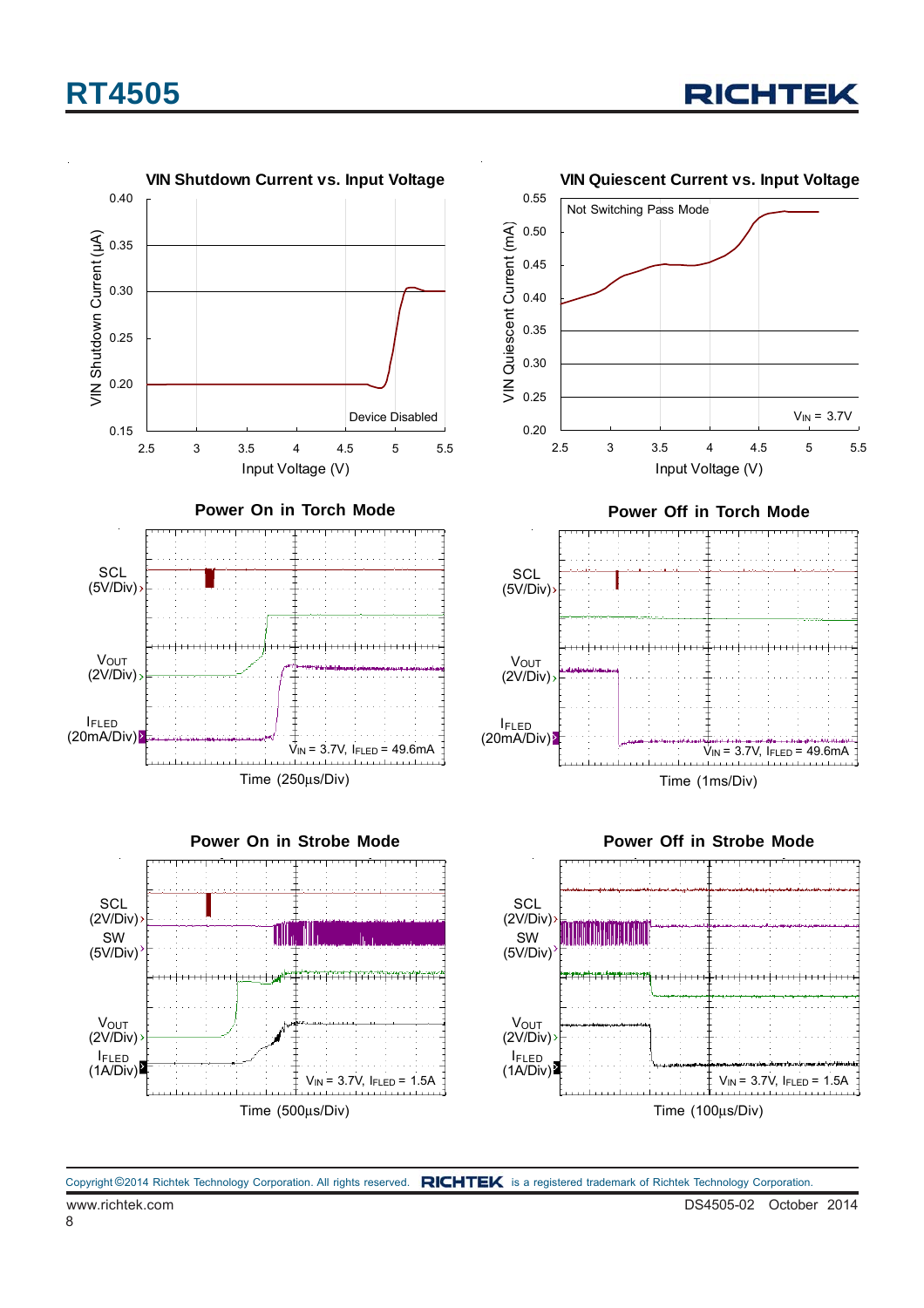

## **Timing Diagram**

### **Torch Mode**

| EN_FLED                       |                                           |
|-------------------------------|-------------------------------------------|
| STROBE_sel                    |                                           |
| $I_{LED}$<br>Off              | Torch<br>Off<br>Torch<br>Off              |
| <b>Flash Mode</b>             |                                           |
| EN_FLED                       |                                           |
| STROBE_sel<br>STROBE_Reg      |                                           |
| <b>STROBE</b>                 | < Timeout<br>> 1s                         |
| <b>ILED</b><br>Off            | Off<br>Flash<br>Flash<br>Flash<br>Timeout |
| EN_FLED                       |                                           |
| STROBE_sel<br><b>STROBE</b>   |                                           |
| STROBE_Reg                    | <timeout<br>&gt; 1s</timeout<br>          |
| $I_{LED}$<br>Off              | Off<br>Flash<br>Flash<br>Flash<br>Timeout |
| <b>Flash Mode with TXMASK</b> |                                           |
| EN_FLED                       |                                           |
| STROBE_sel<br>STROBE          |                                           |
|                               | $\leq$ Timeout<br>$\frac{1}{2}$ 1s        |
| TxMASK                        | Flash Timeout<br>Flash<br>Flash           |

**Torch** 

…

Flash Off  $\bigcup_{\tau_{\text{sub}}}$   $\bigcup$  off

Torch

ILED\_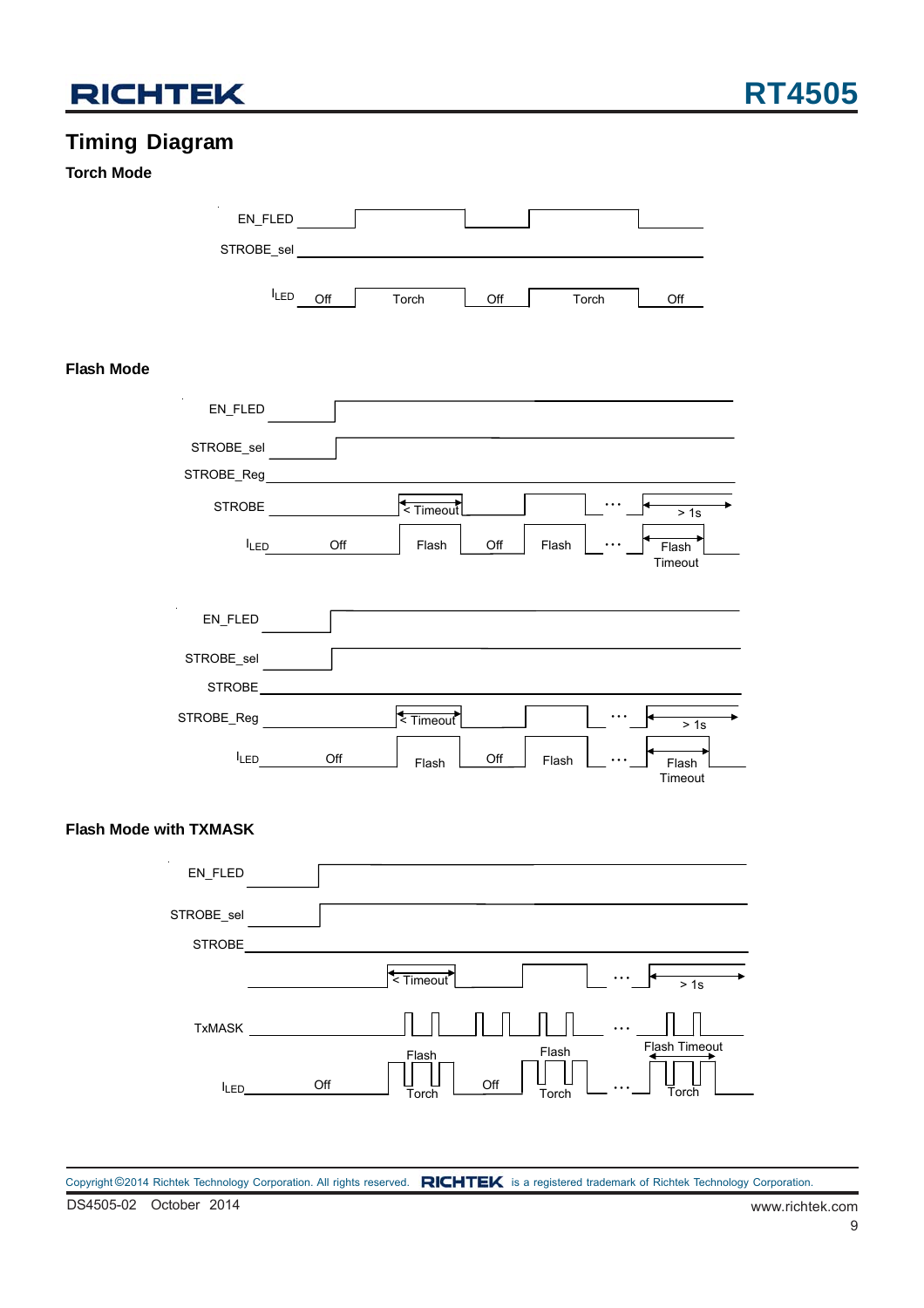

## **I 2 C Interface**

RT4505  $1^2C$  slave address = 7'b1100011.  $1^2C$  interface supports fast mode (bit rate up to 400kb/s).



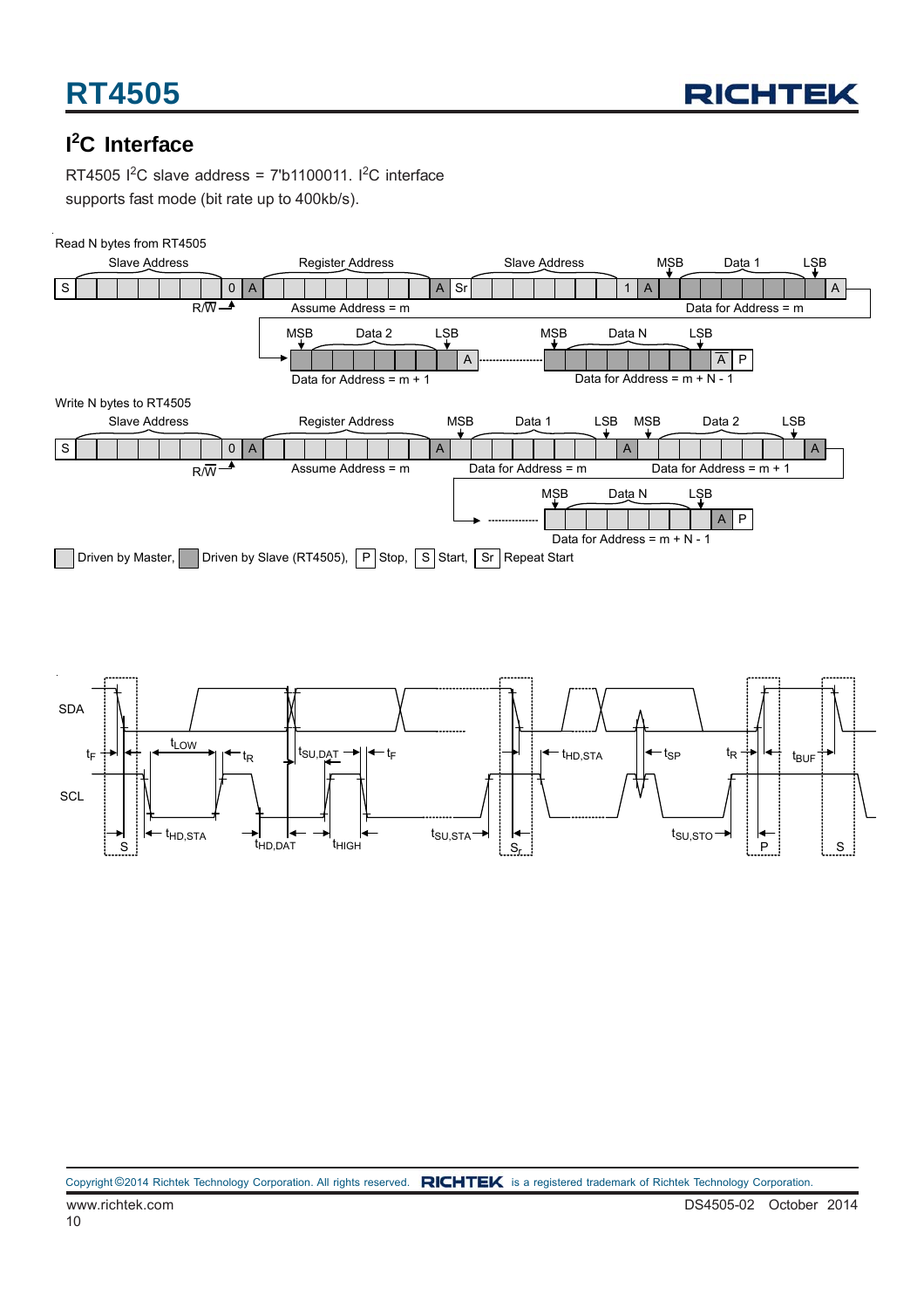### **I 2 C Register Map**

| Address Name   Register Address |      | Bit7                                      | Bit <sub>6</sub> | Bit <sub>5</sub> | Bit4        | Bit <sub>3</sub> | Bit <sub>2</sub> | Bit1        | Bit <sub>0</sub> |             |
|---------------------------------|------|-------------------------------------------|------------------|------------------|-------------|------------------|------------------|-------------|------------------|-------------|
| Reset                           | 0X00 | Meaning                                   | Reset            | <b>FREE</b>      | <b>FREE</b> | <b>FREE</b>      | <b>FREE</b>      | <b>FREE</b> | <b>FREE</b>      | <b>FREE</b> |
|                                 |      | Default                                   | 0                | 0                | 0           | 0                | 0                | 0           |                  |             |
|                                 |      | Read/Write                                | R/W              | R                | R           | R                | R                | R           | <b>RM</b>        | <b>RM</b>   |
|                                 |      | It's used to reset software and registers |                  |                  |             |                  |                  |             |                  |             |
| Reset                           | 0    | normal                                    |                  |                  |             |                  |                  |             |                  |             |
|                                 |      | Software reset                            |                  |                  |             |                  |                  |             |                  |             |

| <b>Register Address</b><br><b>Address Name</b> |          | Bit7       | Bit <sub>6</sub>                                   | Bit <sub>5</sub> | Bit4         | Bit <sub>3</sub>    | Bit <sub>2</sub> | Bit1              | Bit <sub>0</sub> |                   |  |
|------------------------------------------------|----------|------------|----------------------------------------------------|------------------|--------------|---------------------|------------------|-------------------|------------------|-------------------|--|
|                                                |          | Meaning    |                                                    |                  | LVP[7:4]     |                     | <b>FREE</b>      |                   | FTO[2:0]         |                   |  |
| <b>Flash features</b>                          | 0X08     | Default    | 0                                                  | 0                | $\mathbf{0}$ | 0                   | $\Omega$         | 0                 |                  | 0                 |  |
|                                                |          | Read/Write | R/W                                                | <b>RM</b>        | R/W          | <b>RW</b>           | R/W              | R/W               | R <sub>M</sub>   | R/W               |  |
|                                                |          |            |                                                    |                  |              | Flash Time-Out Time |                  |                   |                  |                   |  |
|                                                | FTO[2:0] |            | Code                                               | Time             | Code         | Time                | Code             | Time              | Code             | Time              |  |
|                                                |          |            | 000                                                | 100ms            | 001          | 200 <sub>ms</sub>   | 010              | 300 <sub>ms</sub> | 011              | 400ms             |  |
|                                                |          |            | 100                                                | 500ms            | 101          | 600ms               | 110              | 700ms             | 111              | 800 <sub>ms</sub> |  |
|                                                |          |            | The LVP detects VIN pin voltage to protect battery |                  |              |                     |                  |                   |                  |                   |  |
|                                                |          |            | Code                                               | Voltage          | Code         | Voltage             | Code             | Voltage           | Code             | Voltage           |  |
|                                                | LVP[7:4] |            | 0000                                               | 3V               | 0001         | 3.1V                | 0010             | 3.2V              | 0011             | 3.3V              |  |
|                                                | 0100     | 3.4V       | 0101                                               | 3.5V             | 0110         | 3.6V                | 0111             | 3.7V              |                  |                   |  |
|                                                | 1000     | 3.8V       | 1001                                               | 3.8V             | 1010         | 3.8V                | 1011             | 3.8V              |                  |                   |  |
|                                                |          |            |                                                    |                  | 1101         | 3.8V                | 1110             | 3.8V              | 1111             | 3.8V              |  |

| <b>Address</b><br><b>Name</b> | <b>Register Address</b> |            | Bit7                | Bit <sub>6</sub>    | Bit <sub>5</sub> | Bit4                | Bit <sub>3</sub> | Bit <sub>2</sub> | Bit1                 | <b>Bit0</b> |  |  |
|-------------------------------|-------------------------|------------|---------------------|---------------------|------------------|---------------------|------------------|------------------|----------------------|-------------|--|--|
|                               |                         | Meaning    |                     | Torch current [2:0] |                  | Flash current [4:0] |                  |                  |                      |             |  |  |
| <b>ILED</b>                   | 0X09                    | Default    | $\mathbf{0}$        | 0                   | 0                | 0                   | 1                | 1                |                      | 1           |  |  |
|                               |                         | Read/Write | R/W                 | R/W                 | R/W              | R/W                 | R/W              | R/W              | R/W                  | R/W         |  |  |
|                               |                         |            |                     | Torch current level |                  |                     |                  |                  |                      |             |  |  |
|                               | Torch current[2:0]      |            | Code                | Current             | Code             | Current             | Code             | Current          | Code                 | Current     |  |  |
|                               |                         |            | 000                 | 49.60mA             | 001              | 93.74mA             | 010              | 140.63mA         | 011                  | 187.5mA     |  |  |
|                               |                         |            | 100                 | 234.38mA            | 101              | 281.25mA            | 110              | 328.13mA         | 111                  | 375mA       |  |  |
|                               |                         |            | Flash current level |                     |                  |                     |                  |                  |                      |             |  |  |
|                               |                         |            | Code                | Current             | Code             | Current             | Code             | Current          | Code                 | Current     |  |  |
|                               |                         |            | 00000               | 93.74mA             | 00001            | 187.5mA             | 00010            | 281.25mA         | 00011                | 375mA       |  |  |
|                               | Flash current[4:0]      |            | 00100               | 468.75mA            | 00101            | 562.5mA             | 00110            | 656.25mA         | 00111                | 750mA       |  |  |
|                               |                         |            | 01000               | 843.75mA            | 01001            | 937.5mA             | 01010            | 1031.25mA        | 01011                | 1125mA      |  |  |
|                               |                         |            | 01100               | 1218.75mA           | 01101            | 1312.5mA            | 01110            | 1406.25mA        | 01111<br>to<br>11111 | 1500mA      |  |  |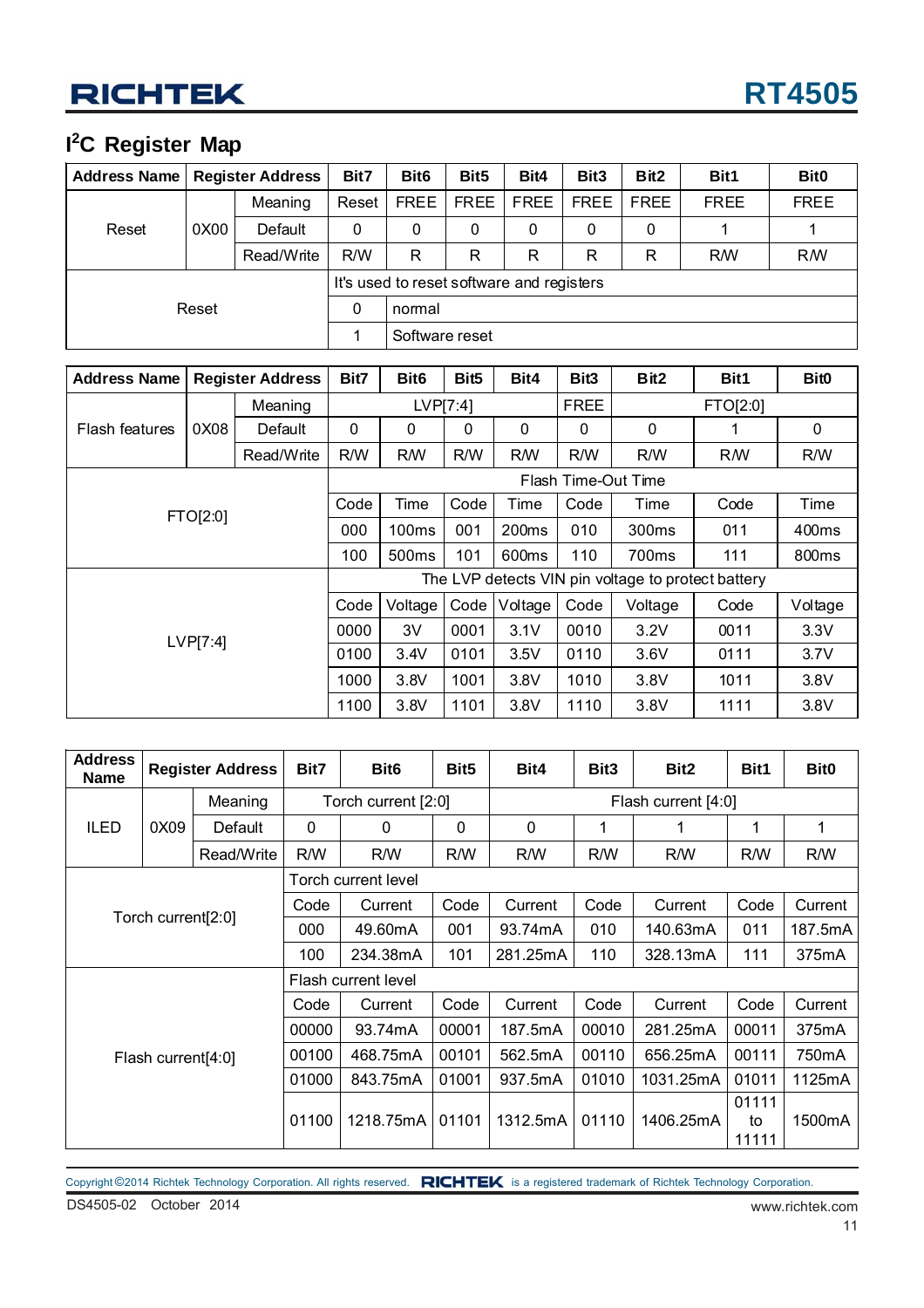## **RT4505**



| <b>Address</b><br><b>Name</b> |            | <b>Register</b><br><b>Address</b> | Bit7                      | Bit <sub>6</sub> | Bit5                                           | Bit4         | Bit3        | Bit <sub>2</sub>                            | Bit1                     | Bit <sub>0</sub> |  |  |  |
|-------------------------------|------------|-----------------------------------|---------------------------|------------------|------------------------------------------------|--------------|-------------|---------------------------------------------|--------------------------|------------------|--|--|--|
|                               |            | Meaning                           | EN_IVFM                   | EN_TX            | EN<br>_STROBE                                  | EN_CS        | <b>FREE</b> | <b>STROBE</b><br>$\vphantom{\text{1}}$ -Reg | <b>STROBE</b><br>$\_sel$ | EN_FLED          |  |  |  |
| Enable                        | 0X0A       | Default                           | $\pmb{0}$                 | $\mathbf{1}$     | 1                                              | $\mathbf{1}$ | $\pmb{0}$   | $\mathbf 0$                                 | $\mathbf 0$              | $\pmb{0}$        |  |  |  |
|                               |            | Read<br>/Write                    | R/W                       | R/W              | R/W                                            | R/W          | R/W         | R/W                                         | <b>R/W</b>               | <b>RM</b>        |  |  |  |
|                               |            |                                   | <b>IVFM</b> enable        |                  |                                                |              |             |                                             |                          |                  |  |  |  |
|                               | EN_IVFM    |                                   | $\mathbf 0$               | disable          |                                                |              |             |                                             |                          |                  |  |  |  |
|                               |            |                                   | 1                         | enable           |                                                |              |             |                                             |                          |                  |  |  |  |
|                               |            |                                   | <b>TXMASK Pin enable</b>  |                  |                                                |              |             |                                             |                          |                  |  |  |  |
|                               | EN_TX      |                                   | $\mathbf 0$               | disable          |                                                |              |             |                                             |                          |                  |  |  |  |
|                               |            |                                   | 1                         | enable           |                                                |              |             |                                             |                          |                  |  |  |  |
|                               |            |                                   | Strobe Pin enable         |                  |                                                |              |             |                                             |                          |                  |  |  |  |
|                               | EN_Strobe  |                                   | $\mathbf 0$               | disable          |                                                |              |             |                                             |                          |                  |  |  |  |
|                               |            |                                   | $\mathbf{1}$              | enable           |                                                |              |             |                                             |                          |                  |  |  |  |
|                               |            |                                   | LED current source enable |                  |                                                |              |             |                                             |                          |                  |  |  |  |
|                               | EN CS      |                                   | $\mathbf 0$               | disable          |                                                |              |             |                                             |                          |                  |  |  |  |
|                               |            |                                   | 1                         | enable           |                                                |              |             |                                             |                          |                  |  |  |  |
|                               |            |                                   |                           |                  | It could be used to control LED flash function |              |             |                                             |                          |                  |  |  |  |
|                               | STROBE_Reg |                                   | $\pmb{0}$                 | no strobe        |                                                |              |             |                                             |                          |                  |  |  |  |
|                               |            |                                   | $\mathbf{1}$              | strobe one shut  |                                                |              |             |                                             |                          |                  |  |  |  |
|                               |            |                                   |                           |                  | This bit is used to set the operation mode     |              |             |                                             |                          |                  |  |  |  |
|                               | STROBE_sel |                                   | $\pmb{0}$                 | Torch mode       |                                                |              |             |                                             |                          |                  |  |  |  |
|                               |            |                                   | 1                         | Flash mode       |                                                |              |             |                                             |                          |                  |  |  |  |
|                               |            |                                   | Mode control              |                  |                                                |              |             |                                             |                          |                  |  |  |  |
|                               | EN_FLED    |                                   | $\mathbf 0$               | Shutdown         |                                                |              |             |                                             |                          |                  |  |  |  |
|                               |            |                                   | 1                         | Tum on           |                                                |              |             |                                             |                          |                  |  |  |  |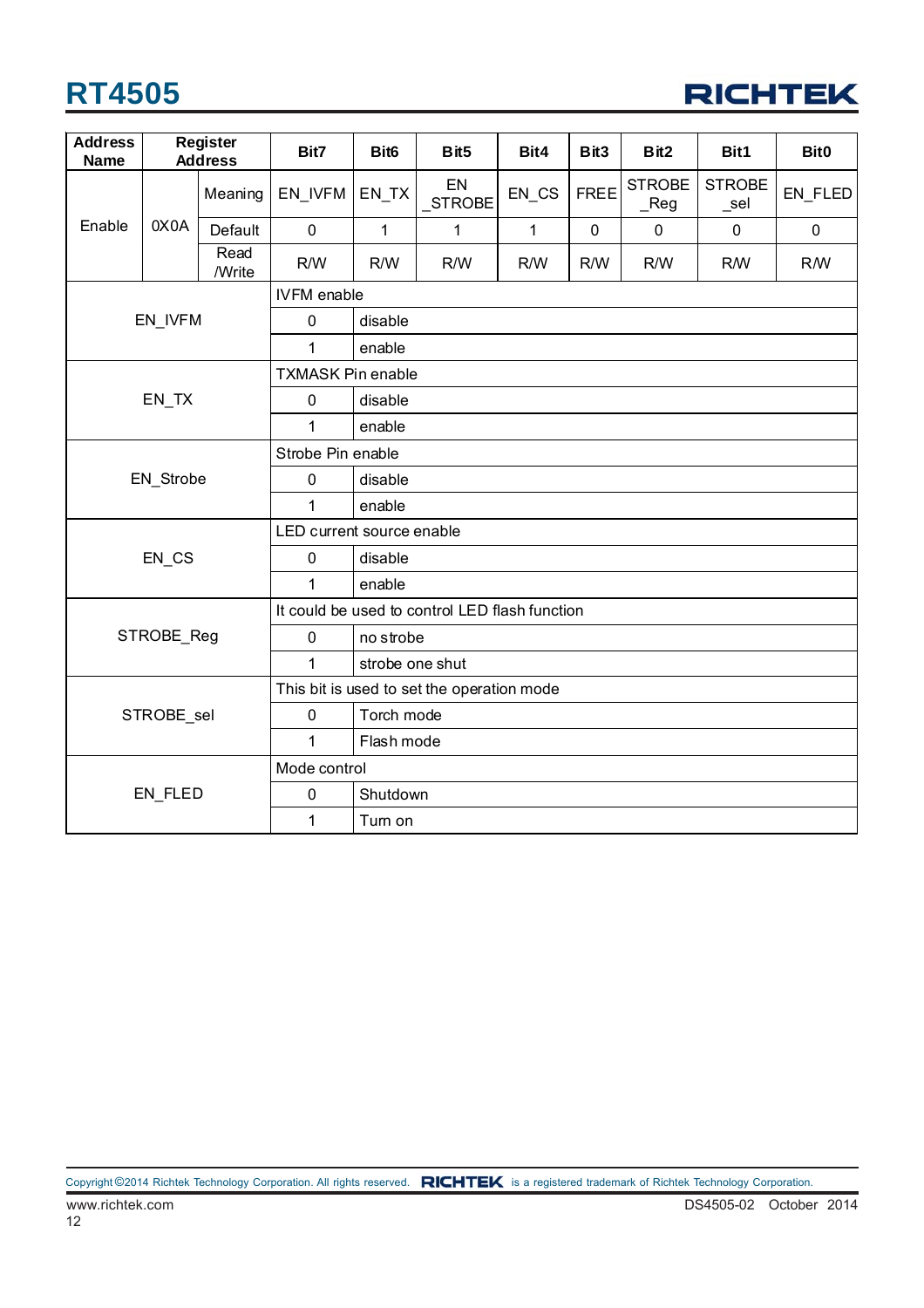## **RT4505**

| <b>Address Name</b> |                      | <b>Register Address</b>  | Bit7                                | Bit <sub>6</sub>                             | Bit <sub>5</sub> | Bit4         | Bit <sub>3</sub> | Bit <sub>2</sub>               | Bit1         | Bit <sub>0</sub> |  |
|---------------------|----------------------|--------------------------|-------------------------------------|----------------------------------------------|------------------|--------------|------------------|--------------------------------|--------------|------------------|--|
| Flags               | 0X0B                 | Meaning                  | <b>FREE</b>                         | <b>FREE</b>                                  | <b>IVFM</b>      | <b>FREE</b>  | <b>OVP</b>       | LED or<br><b>VOUT</b><br>short | <b>OTP</b>   | TO               |  |
|                     |                      | Default                  | $\mathbf 0$                         | $\Omega$                                     | $\Omega$         | $\Omega$     | $\Omega$         | $\mathbf{0}$                   | $\mathbf{0}$ | $\mathbf{0}$     |  |
|                     |                      | Read/Write               | R.                                  | R                                            | R                | $\mathsf{R}$ | $\mathsf{R}$     | R.                             | R            | R                |  |
|                     |                      |                          |                                     | IVFM down threshold crossed. (readout reset) |                  |              |                  |                                |              |                  |  |
|                     | <b>IVFM</b>          |                          | $\mathbf 0$                         | No IVFM down threshold crossed.              |                  |              |                  |                                |              |                  |  |
|                     |                      |                          | 1                                   | IVFM down threshold crossed.                 |                  |              |                  |                                |              |                  |  |
|                     |                      | OVP Flag (readout reset) |                                     |                                              |                  |              |                  |                                |              |                  |  |
|                     | <b>OVP</b>           |                          | $\mathbf 0$                         | No OVP event                                 |                  |              |                  |                                |              |                  |  |
|                     |                      |                          | 1                                   | Over-voltage Protection tripped or open LED  |                  |              |                  |                                |              |                  |  |
|                     |                      |                          | LED short Flag (readout reset)      |                                              |                  |              |                  |                                |              |                  |  |
|                     | LED or VOUT<br>short |                          | $\mathbf 0$                         | No short event                               |                  |              |                  |                                |              |                  |  |
|                     |                      |                          | 1                                   | <b>LED</b> short detected                    |                  |              |                  |                                |              |                  |  |
|                     |                      |                          | OTP Flag (readout reset)            |                                              |                  |              |                  |                                |              |                  |  |
|                     | <b>OTP</b>           |                          | $\mathbf 0$                         | No OTP event                                 |                  |              |                  |                                |              |                  |  |
|                     |                      |                          |                                     | OTP shutdown                                 |                  |              |                  |                                |              |                  |  |
|                     |                      |                          | Flash time-out Flag (readout reset) |                                              |                  |              |                  |                                |              |                  |  |
|                     | <b>TO</b>            |                          | 0                                   | No flash time-out event                      |                  |              |                  |                                |              |                  |  |
|                     |                      |                          | 1                                   | Flash time-out event                         |                  |              |                  |                                |              |                  |  |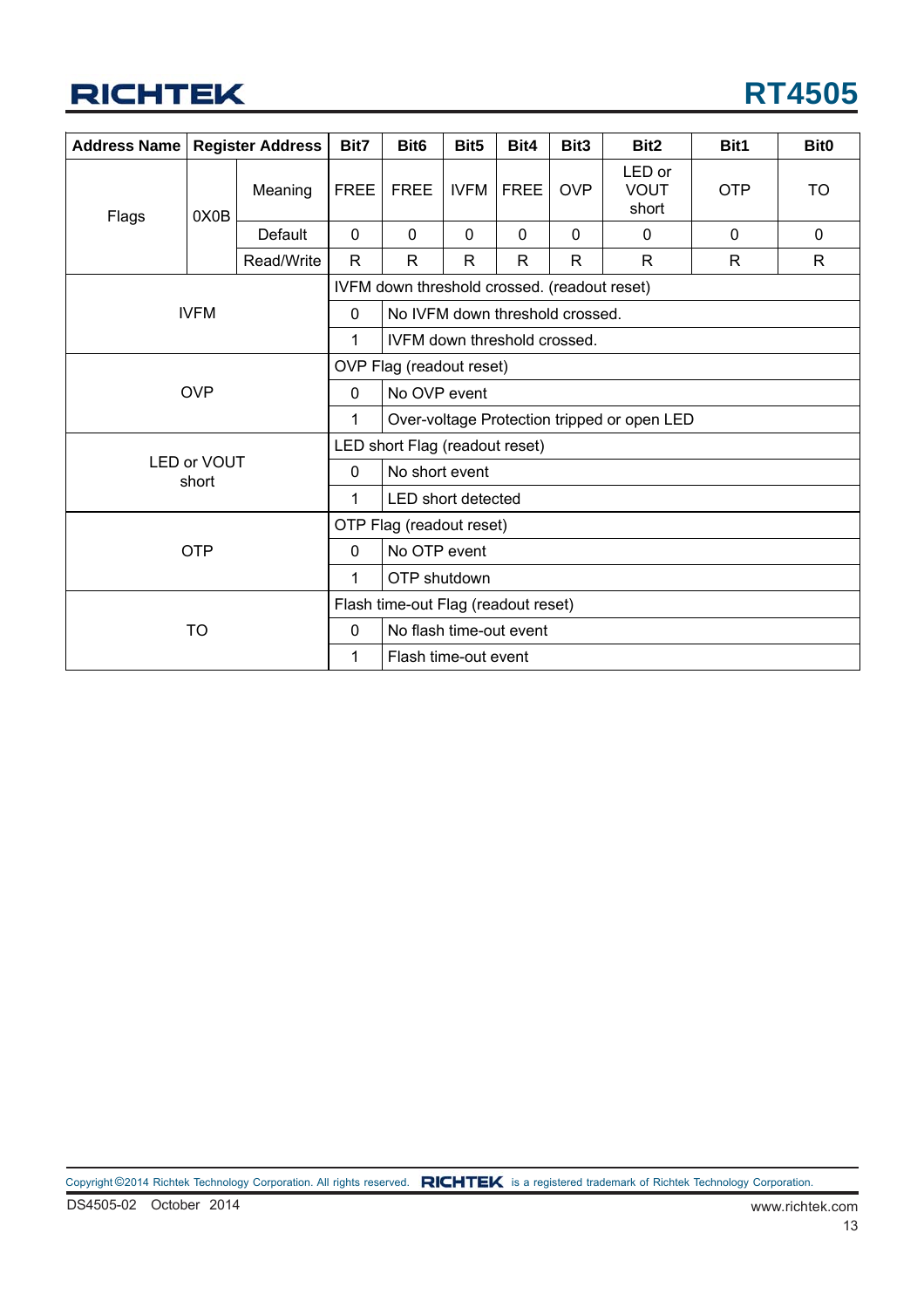## **Application Information**

#### **Soft-Start**

The RT4505 employs a soft-start feature to limit the inrush current. The soft-start circuit prevents the excessive inrush current and input voltage drop.

### **Input UVLO**

The input voltage range of the LED driver is from 2.5V to 5.5V. The RT4505 provides an Under Voltage Lockout (UVLO) function to prevent it from unstable issue during startup. The UVLO threshold of input falling voltage is set at 2.3V typically.

### **Over Voltage Protection (Open LED, Open Circuit)**

The RT4505 provides an internal over voltage protection to limit its output voltage. The OVP function prevents the RT4505 from damaging while open LED or open circuit condition occurs. Once the open circuit condition is removed, and the RT4505 will return to normal operation.

#### **Over Temperature Protection**

The RT4505 provides an over temperature protection to prevent the IC from overheating. When the junction temperature rises above 150°C, the OTP function will be triggered and then the LED driver will be shut down. The OTP hysteresis is 25°C. Once the junction temperature reduces below the over temperature protection threshold by 25°C, the IC will enter normal operation again.

#### **Low Input Voltage Protection**

When the input voltage is lower than the specified value. the converter will stop switching. Until the input voltage rises above the low input voltage protection threshold plus hysteresis voltage value, the converter resumes switching. The low input voltage protection can be programmed with 16 different levels (3V to 3.8V).

#### **Torch mode and Strobe Mode Operation**

The RT4505 is designed for one LED driving for torch and flash application, it provides an I<sup>2</sup>C interface to operate at torch or flash mode.

### **Flash Mode**

In Flash Mode, FLED provides 16 different current levels from typically 93.74mA to 1500mA in step of 93.75mA. The flash currents are adjusted via the register for flash brightness.

#### **Torch Mode**

In Torch Mode, FLED provides 8 different current levels from 49.6mA to 375mA. Torch Mode is activated by setting reg0x09 bits [2:0]. Once Torch Mode is enabled, the current sources will ramp up to the programmed torch current level by stepping through all of the torch currents until the programmed torch current level is reached.

#### **Inductor Selection**

The recommended value of inductor for LED photo flash applications is 1μH. Small size and better efficiency are the major concerns for portable devices which is used for single cell Lithium-ion/polymer battery applications. The inductor should have low core loss at 2MHz and low DCR for better efficiency. The inductor saturation current rating should be considered to cover the inductor peak current.

When VIN is larger than for ward voltage of flash LED at set current. RT 4505 will enter by pass mode.

ILED(MAX) is maximum led current, which is usually equal to flash mode current. For normal operation, we suggest customers to recon firm RDC of inductor as below formula.

RT4505 formula :

When VIN operation >  $VF(I_{LED(MAX)})$ :

 $[240mV/(1.1 x I<sub>LED(MAX)</sub>(A))] - 75(m $\Omega$ ) = Suggested Inductor$ RDC (mΩ)

Please make sure VIN - VOUT on PCB is smaller than 240mV in bypass mode.

#### **Capacitor Selection**

Input ceramic capacitor of 4.7μH and output ceramic capacitor of 4.7μH are recommended for the RT4505 applications. For better voltage filtering, ceramic capacitors with low ESR are recommended. X5R and X7R types are suitable because of their wider voltage and temperature ranges.

Copyright ©2014 Richtek Technology Corporation. All rights reserved. RICHTEK is a registered trademark of Richtek Technology Corporation.

## **RICHTEK**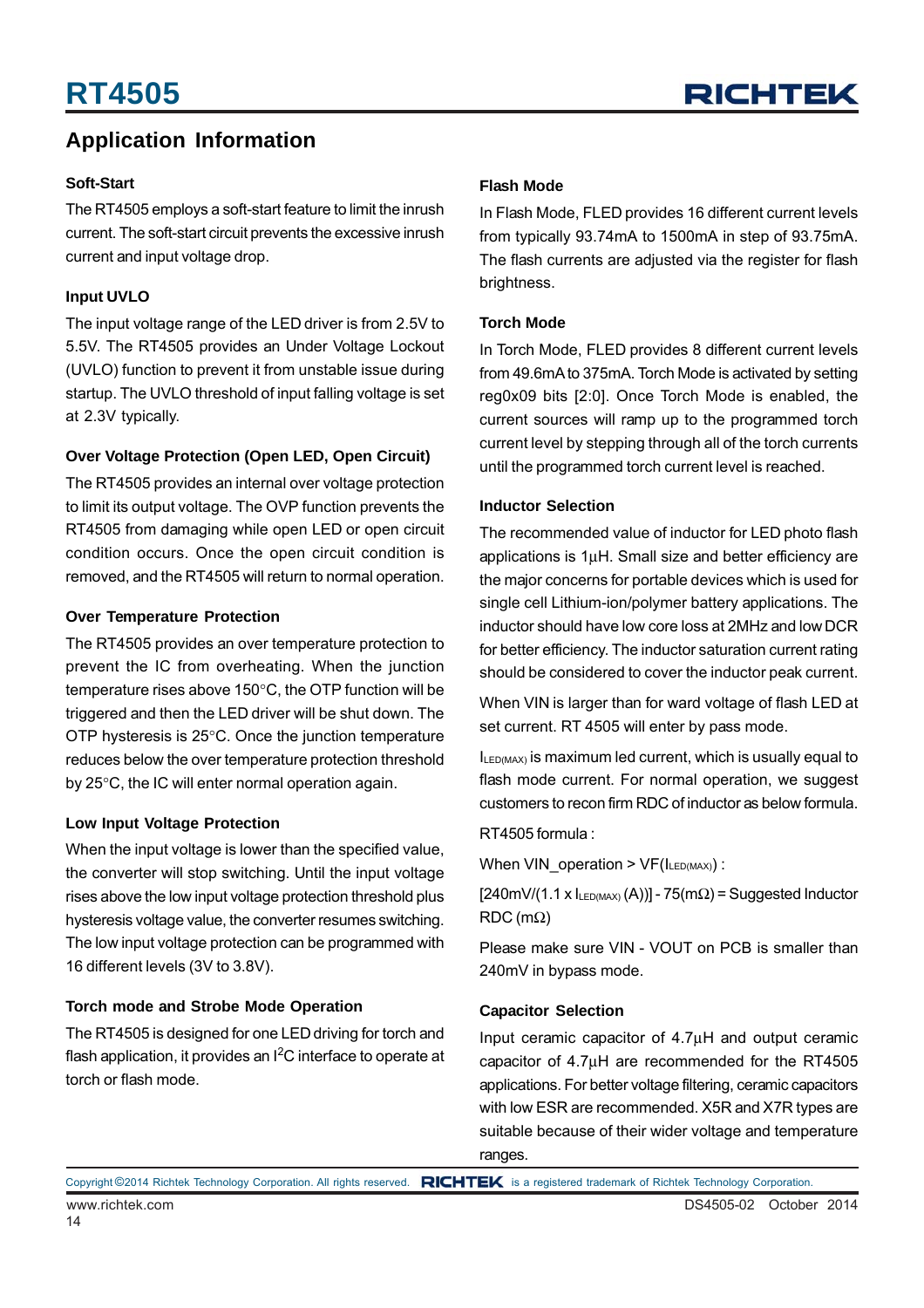#### **Thermal Considerations**

For continuous operation, do not exceed absolute maximum junction temperature. The maximum power dissipation depends on the thermal resistance of the IC package, PCB layout, rate of surrounding airflow, and difference between junction and ambient temperature. The maximum power dissipation can be calculated by the following formula :

#### $P_{D(MAX)} = (T_{J(MAX)} - T_A)/\theta_{JA}$

where  $T_{J(MAX)}$  is the maximum junction temperature,  $T_A$  is the ambient temperature, and  $\theta_{JA}$  is the junction to ambient thermal resistance.

For recommended operating condition specifications, the maximum junction temperature is 125°C. The junction to ambient thermal resistance,  $\theta_{\text{JA}}$ , is layout dependent. For WL-CSP-9B 1.3x1.37 (BSC) package, the thermal resistance,  $\theta_{JA}$ , is 81.4°C/W on a standard JEDEC 51-7 four-layer thermal test board. The maximum power dissipation at  $T_A = 25^\circ \text{C}$  can be calculated by the following formula :

 $P_{D(MAX)}$  = (125°C − 25°C) / (81.4°C/W) = 1.22W for WL-CSP-9B 1.3x1.37 (BSC) package

The maximum power dissipation depends on the operating ambient temperature for fixed  $T_{J(MAX)}$  and thermal resistance,  $\theta_{JA}$ . The derating curve in Figure 1 allows the designer to see the effect of rising ambient temperature on the maximum power dissipation.



Figure 1. Derating Curve of Maximum Power Dissipation

#### **Layout consideration**

For best performance of the RT4505, the following PCB layout guidelines should be strictly followed. GND should be connected to the ground plane of the PCB.

- Input and output capacitors should be connected to a strong ground plane for heat sinking and noise protection.
- SW node of DC/DC converter is with high frequency voltage swing. It should be kept at a small area.
- $\triangleright$  Keep the main current traces as short and wide as possible.
- It is recommended to add additional PCB exposed pad area or the flash LED for maximized heat-sinking ability. This is necessary for high current application and long flash duration application.



Figure 2. PCB Layout Guide